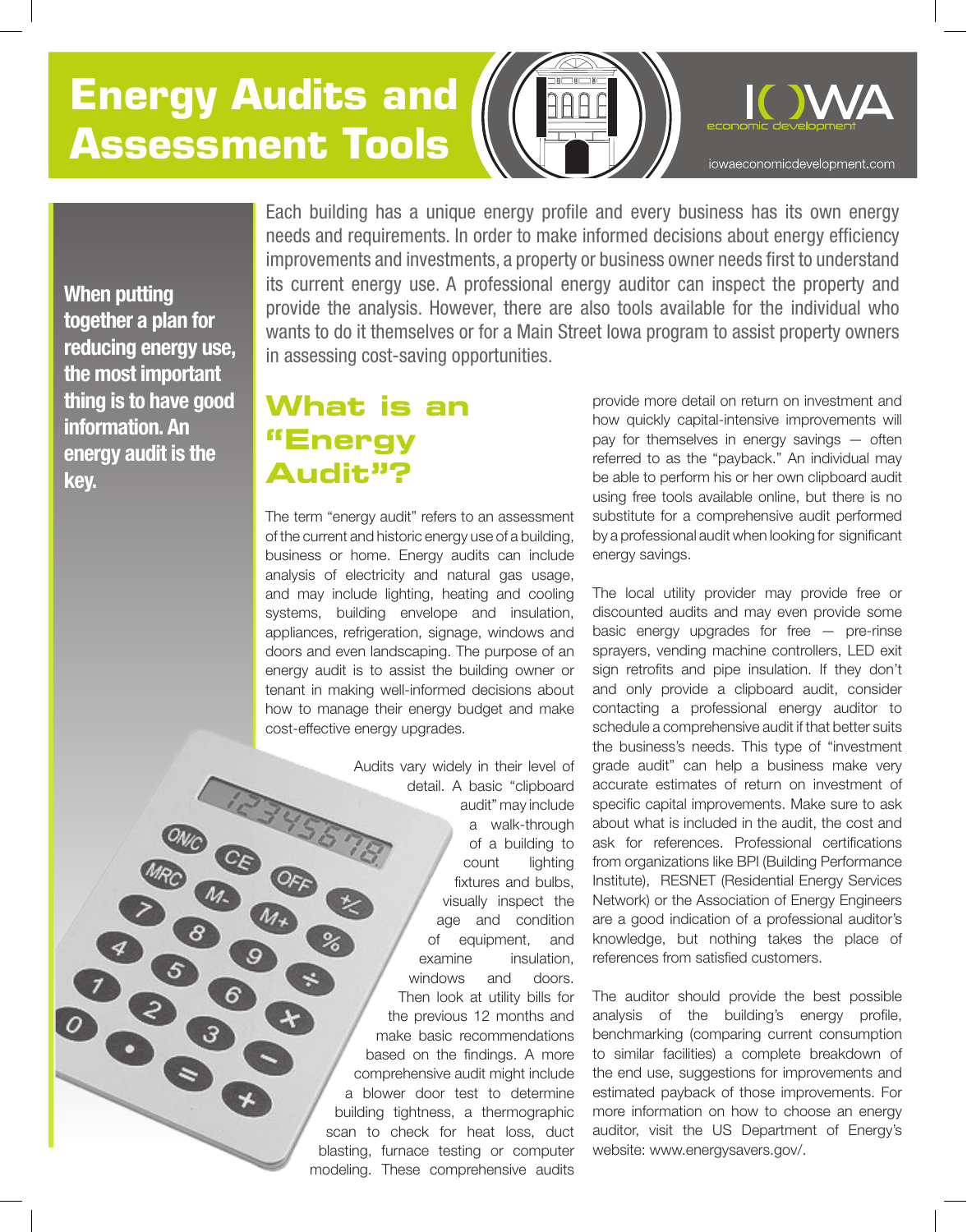### **Online Calculators**

In a community where a free audit is not available or if a professional audit is not in the budget of a business or property owner, there are still ways to begin the process of assessing the building's energy use and making an informed plan for improvements. With free web-based calculators or spreadsheets and a few inexpensive tools, an individual can conduct a basic energy assessment of a building.

There are a number of good energy audit tools available on the web. Some are general, some are for specific types of businesses and some targeted at programs in specific regions. A good place to start is the Energy Star small business page: www.energystar.gov/index.cfm?c=small\_ business.sb\_index. Energy Star is a joint program of the U.S. Environmental Protection Agency and the U.S. Department of Energy. Their website features links to a number of useful tools for calculating energy savings by upgrading lighting, refrigeration, appliances, heating and cooling equipment and more.

### **Using an Energy Checklist**

To make a methodical assessment of the current condition of a building, make a checklist. By using a checklist that includes the major areas for energy consumption and waste, an individual can take a baseline measurement, make notes and identify the areas where obvious improvements can be made. For example, when examining a furnace, it may be assumed that since the furnace is only three years old, it is efficient. However, if the filters have not been changed regularly and it has not received seasonal service, it may be wasting a great deal of energy. A good checklist will serve as a reminder to check easily overlooked areas for efficiency improvements and give the user the type of data needed to effectively use calculators, software and modeling tools to estimate the return on investment of various improvements. A checklist customized to the property can be compiled and used for long-term inspection, planning and upgrades.

## **Assessment Tools**

A base level of savings can be acquired with no specialized tools. The "low-hanging fruit" can be picked by simple visual inspection, collecting data and using basic pay-back calculations. However, a few inexpensive tools can add a great deal of specific data to a do-it-yourself audit. These tools can be purchased from a local hardware store, home center or found online. Better yet, they can often be rented. In some communities they can be checked out from a library or borrowed from a local utility provider. A local Main Street Iowa program may consider purchasing one or all of these tools and offering either services or checkout to businesses in the district.

- **Energy Usage Meter:** Several models are available for as little as \$30. These meters allow the user to collect real-time and cumulative data on the amount of electricity consumed by a given appliance. They can assist in making informed decisions about when it is time to replace devices and appliances and help determine payback on investments.
- Infrared Thermometer or Thermal Leak Detector: Another useful tool for under \$50. these can help locate areas of heat loss around windows and doors, plumbing and electrical penetrations, ductwork, etc.
- **Illuminance/Light Meter:** In retail display spaces, restaurants, offices and other businesses, proper lighting is essential. Many people are surprised that some areas may be underlit, while others are overlit. Newer, more efficient lighting may provide more light while saving energy, and an illuminance meter can help do an in-depth lighting audit.

Every building has its own unique characteristics, and every business has its own individual energy profile. To make the best decisions about energy efficiency investments, these unique circumstances need to be considered and an energy audit is the best way to do that. Utilizing calculators, checklists and a few basic tools, a property or business owner can make informed decisions and set off on the path to lower energy bills and a greener operation.

**A good checklist will serve as a reminder to check easily overlooked areas for efficiency improvements.**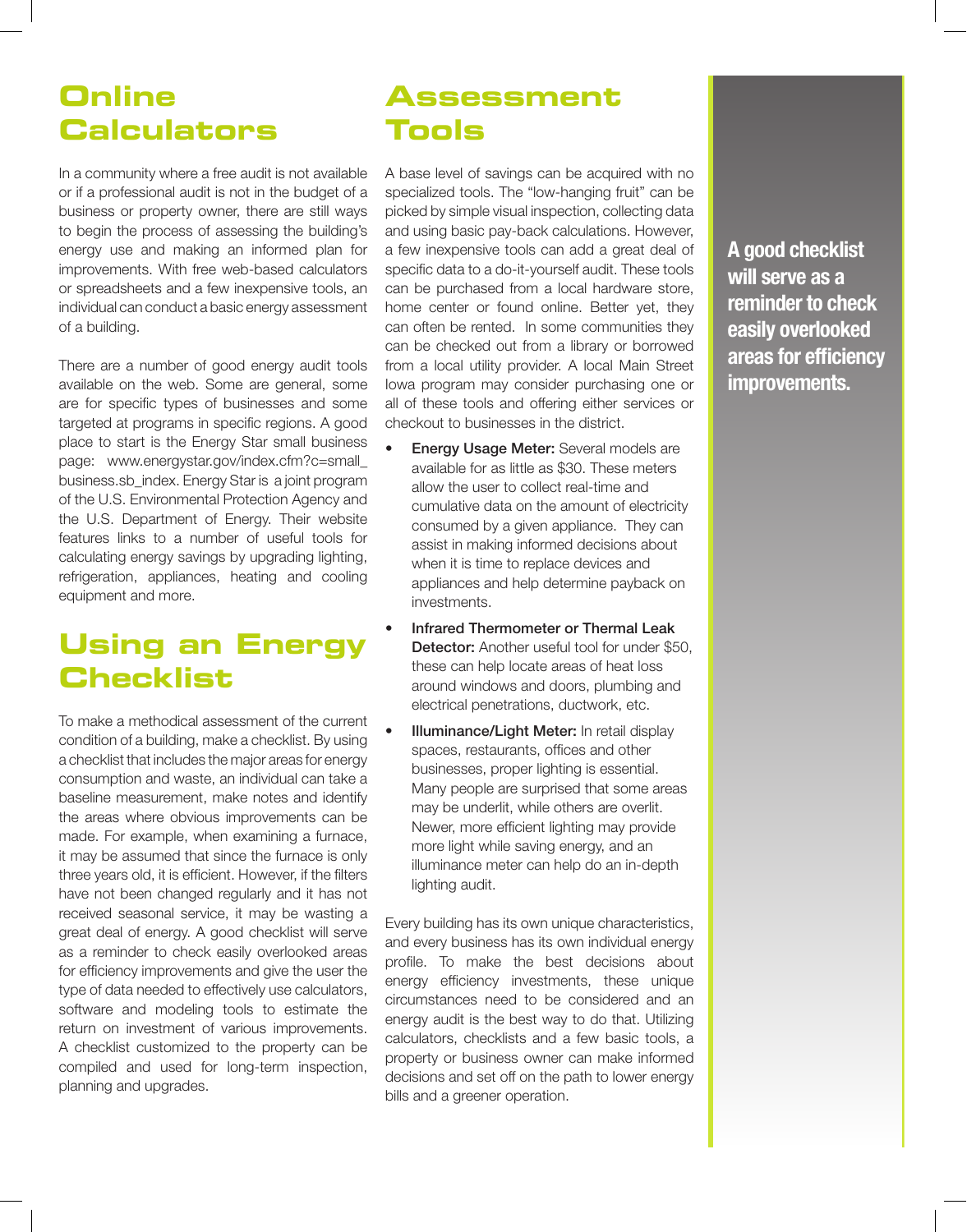**Utilizing calculators, checklists and a few basic tools, a property or business owner can make informed decisions and set off on the path to lower energy bills and a greener operation.**

### **Sample Checklist**

This checklist provides a point system based on the level of efficiency gained by various measures and equipment. Checklist items will vary per property type depending on if it is a leased property, if there are any apartments and the historical significance of the property.

| Lighting                                                                                                                                                                                                                   | CFL or T8 fluorescent bulbs in all fixtures (not closets, basements, etc.)<br>CFL or T8 fluorescent bulbs in 50-99% fixtures (not closets, basements, etc.)<br>CFL or T8 fluorescent bulbs in 1-50% fixtures (not closets, basements, etc.)<br>Only incandescent bulbs provided                                                                                                                                                                                                                           |                                                                        | <b>Points</b><br>$(5 \text{ pt})$<br>(3 pt)<br>$(1 \text{ pt})$<br>$(-2 \text{ pts})$                                                                                                                                                          |
|----------------------------------------------------------------------------------------------------------------------------------------------------------------------------------------------------------------------------|-----------------------------------------------------------------------------------------------------------------------------------------------------------------------------------------------------------------------------------------------------------------------------------------------------------------------------------------------------------------------------------------------------------------------------------------------------------------------------------------------------------|------------------------------------------------------------------------|------------------------------------------------------------------------------------------------------------------------------------------------------------------------------------------------------------------------------------------------|
| <b>Hot Water</b><br>All accessible hot water piping insulated with 1/2 inch foam wrap<br>Faucet aerator installed on all bathroom and kitchen sinks.<br>90%+ efficient water heater<br>Water heater more than 15 years old |                                                                                                                                                                                                                                                                                                                                                                                                                                                                                                           | $(1 \text{ pt})$<br>$(2 \text{ pt})$<br>$(2 \text{ pts})$<br>$(-1$ pt) |                                                                                                                                                                                                                                                |
| 90%+ efficient boiler/furnace<br>New furnace filters                                                                                                                                                                       | <b>Heating Cooling and Ventilation</b><br>Working programmable thermostat installed for heating and cooling<br>12.0 SEER(Seasonal Energy Efficiency Rating) central air conditioner or higher<br>Certified AC service (clean coils and test) in past year<br>Old furnace – more than 10 yrs old (-1 pt) more than 20 yrs<br>Old central AC - more than 10 yrs old (-1 pt) more than 20 yrs old                                                                                                            |                                                                        | $(3 \text{ pts})$<br>$(4 \text{ pts})$<br>$(2 \text{ pts})$<br>$(1 \text{ pt})$<br>$(-2 \text{ pts})$<br>$(-2 \text{ pts})$<br>$(1$ pt)                                                                                                        |
| Insulation<br>Building has windows with:<br>Attic insulation<br>Minimum R-38 insulation<br>Living space above business<br>Minimum R-21 insulation<br>Floor insulation                                                      | Weather-stripping on all doors to the exterior<br>Insulation behind wall plates on outlets and wall switches on exterior walls<br>Tight storm windows (no broken glass)<br>Weather stripping on windows to the exterior<br>Double-pane windows (or well-maintained storm windows in historic applications)<br>Completely insulated exterior walls<br>Minimum R-12 under all floors with unconditioned space below AND/OR<br>Minimum of R-12 insulation around sill plate of enclosed un-finished basement |                                                                        | $(2 \text{ pt})$<br>$(1$ pt)<br>$(3 \text{ pts})$<br>$(2 \text{ pts})$<br>$(5 \text{ pts})$<br>$(4 \text{ pts})$<br>$(6 \text{ pts})$<br>$(6 \text{ pts})$<br>$(5 \text{ pts})$<br>$(2 \text{ pts})$<br>$(3 \text{ pts})$<br>$(3 \text{ pts})$ |
| Appliances (as applicable for upstairs apartments)<br>Energy Star refrigerator<br>Refrigerator newer than 8 years<br>Refrigerator older than 15 years<br>Extra refrigerator any age                                        |                                                                                                                                                                                                                                                                                                                                                                                                                                                                                                           |                                                                        | $(2 \text{ pts})$<br>$(1$ pt $)$<br>$(-1 pt)$<br>$(-2 \text{ pts})$                                                                                                                                                                            |
| Front loading washer<br>No laundry                                                                                                                                                                                         | Laundry (as applicable for upstairs apartments)<br>Energy Star top-loading washer<br>Clothes dryer with moisture control<br>Older or non-Energy Star laundry machine                                                                                                                                                                                                                                                                                                                                      |                                                                        | $(2 \text{ pts})$<br>$(2 \text{ pts})$<br>$(1 \text{ pts})$<br>$(-1$ pt)<br>$(0 \text{ pts})$                                                                                                                                                  |
|                                                                                                                                                                                                                            | Rating Scale: 21 points - Low Efficiency<br>33 points - Above Average Efficiency                                                                                                                                                                                                                                                                                                                                                                                                                          | 27 points - Average Efficiency<br>38 points - Very Good Efficiency     |                                                                                                                                                                                                                                                |